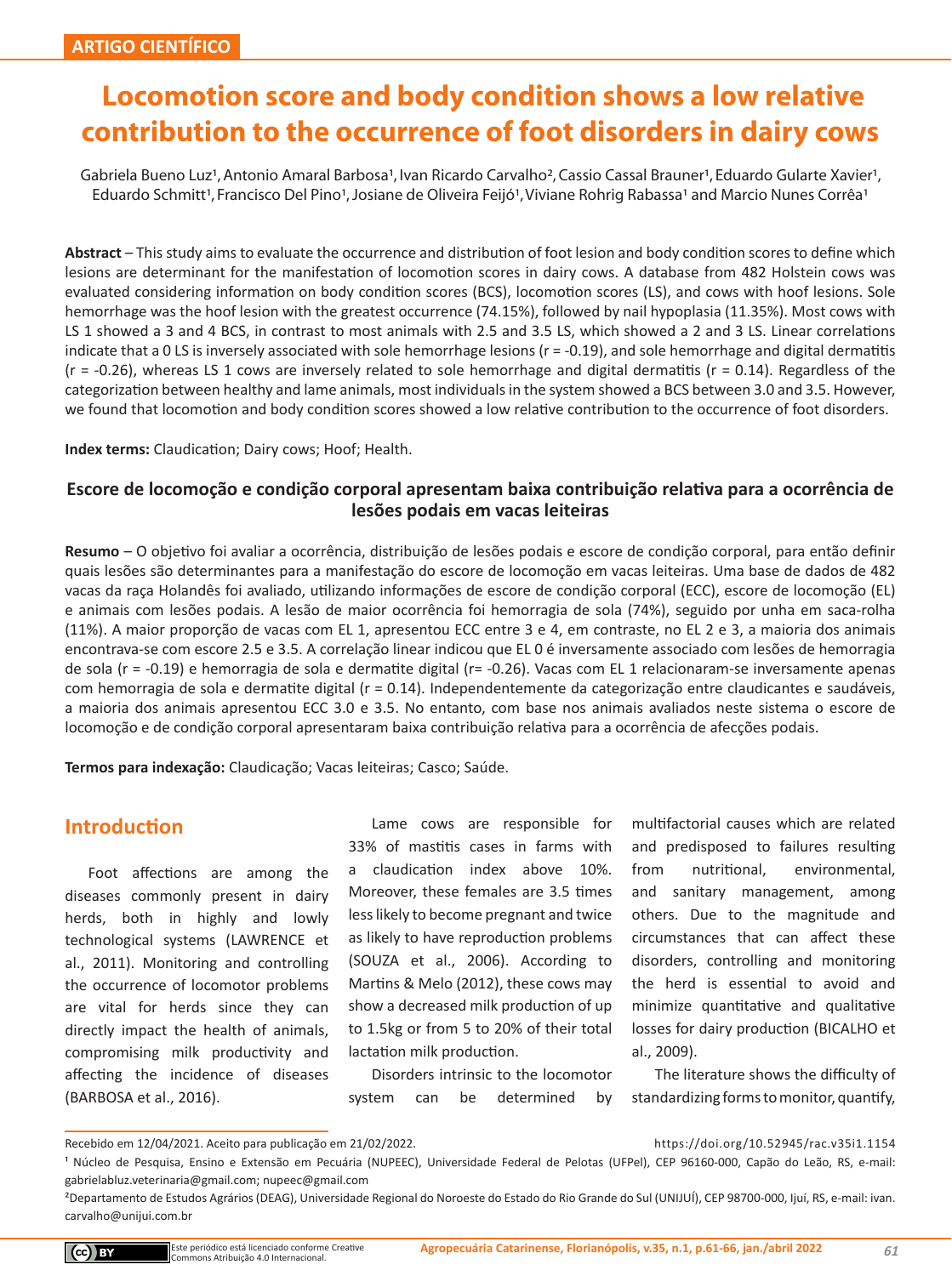and diagnose the real situation of each farm. Thus, several methodologies were developed, based on observational aspects, which are easily applicable during the routine of dairy farms (CHAPINAL et al., 2013). Among these, we highlight the evaluation of body condition and locomotion scores. These evaluations, if faithfully associated, may suggest the conditions of each farm. However, the literature still lacks detailed information on what lesion types determine the manifestation of these scores.

In this context, this study aimed to evaluate the occurrence and distribution of foot lesions and body condition scores to define which lesions determine the manifestation of locomotion scores in dairy cows maintained in compost barn systems.

# **Material and methods**

The data for this study were retrospectively obtained from a database of 482 Holstein cows with high milk yields (35  $\pm$  4.9kg day<sup>-1</sup>) which were fed according to the NRC 2001 and maintained in a compost barn system in a dairy farm localized in Rio Grande – RS (Brazil). Our study protocol was approved by the University of Pelotas Animal Care and Use Committee (CEEA 0105185/2017).

The animals in this farm were evaluated every three months, and the data analyzed for this study was collected in one evaluation performed in 2019. Assessment of body condition scores (BCS) in cows was performed by two technicians via a discrete ordinal scale ranging from 1 to 5 (1 represents a cachectic cow; 5, an obese one) (RENNÓ et al., 2011). To evaluate locomotion scores, the considered methodology �followed Wells' (1993) score and ranged from 0 (healthy, without abnormalities) to 4 (severely lame). Cows were considered lame if they showed an LS score between 1 and 4.

Hoof lesions were classified via specific clinical examination of the locomotor system of all animals (n = 482). Only 88 showed visible lesions, which were then subjected to therapeutic trimming, whereas the others were subjected to corrective trimming. The lesions identified in lame cows were categorized as sole hemorrhage, nail hypoplasia, digital dermatitis, white line disease, white line lesion, axial fissure, phlegmon interdigital dermatitis, sole ulcers, and others according to Nicoletti (2004).

The data obtained are based on discrete random variables which are fragmented into ordinal (LS and BCS) and dichotomous categories (0 and 1) to assess the injuries. The dichotomous categorical variables were obtained by producing dummy variables which enabled us to obtain parameters and the applicability of biometric models. First, descriptive statistics were carried out to properly position the proportions and classes of animals after the fragmented frequency was established by the score effects (BCS and LS) so we could correctly implement the association between discrete variables using the Spearman linear correlation, aiming to understand the association degree and tendency of each locomotor score. In possession of all variables, an average Euclidean algorithm was used to construct a distance matrix, which was used in Singh's relative contribution method to determine which variables are more informative to distinguish animals in the herd. Then, a dendrogram was constructed using the hierarchical grouping method based on the average distance between groups (UPGMA) to show which scores and lesions are similar or dissimilar. To establish which injuries determined locomotion scores. a multiple logistic regression model, with significance based on maximum likelihood, was used. The Stepwise variable selection methodology was used with a significance based on the non-parametric chi-square test  $(x^2)$ . Statistical analyses were performed using the SAS, R, and Genes software.

# **Results and discussion**

The results obtained in the evaluation and classification of podal lesions in lame cows showed that the most common hoof lesion were sole hemorrhage (74% of the total sample), followed by nail hypoplasia (11%), and digital dermatitis (7%) (Figure 1).

Other studies corroborate these findings. Serra (2017) found foot lesions in crossbred cows and postulated the predominance of horn diseases, highlighting the prominence of white line disease (95%), followed by sole hemorrhage (85%), white line hemorrhage (41.25%), and nail hypoplasia (13.75%). It is known that the pathophysiology and factors of foot affections show specific risks, commoly categorized by an etiology denoting infectious and non-infectious lesions (POOTERTON et al., 2012). In this scenario, most lesions found in this study are classified as non-infectious and were diagnosed in 18% of the animals evaluated (88/482), suggesting that these changes were intrinsic to a fraction of the herd rather than to the system of the farm.

To list the possible causes or aspects that may be linked to the occurrence of hoof disorders, frequencies were stratified for each body condition score, which may indicate the predisposition of animals to disorders of the locomotor system (Table 1).

We categorized most cows, both health and lame, into 3.0 (59%) and 3.5 (53%) BCS, respectively, showing that most animals in the farm have adequate body condition scores for dairy cows (FERNANDES et al., 2016).

In view of the response profile of the evaluated animals (Fig. 2A), we stratified the frequency distribution by BCS and specific locomotion score (LS); the latter divided into LS 1 (Fig. 2B), LS 2 (Fig. 2C), and LS 3 (Fig. 3D). Thus, we found that in LS 1, most animals show a BCS between 3 and 4, whereas, for those with 2 and 3 LS scores, most animals showed a BCS between 2.5 and 3.5.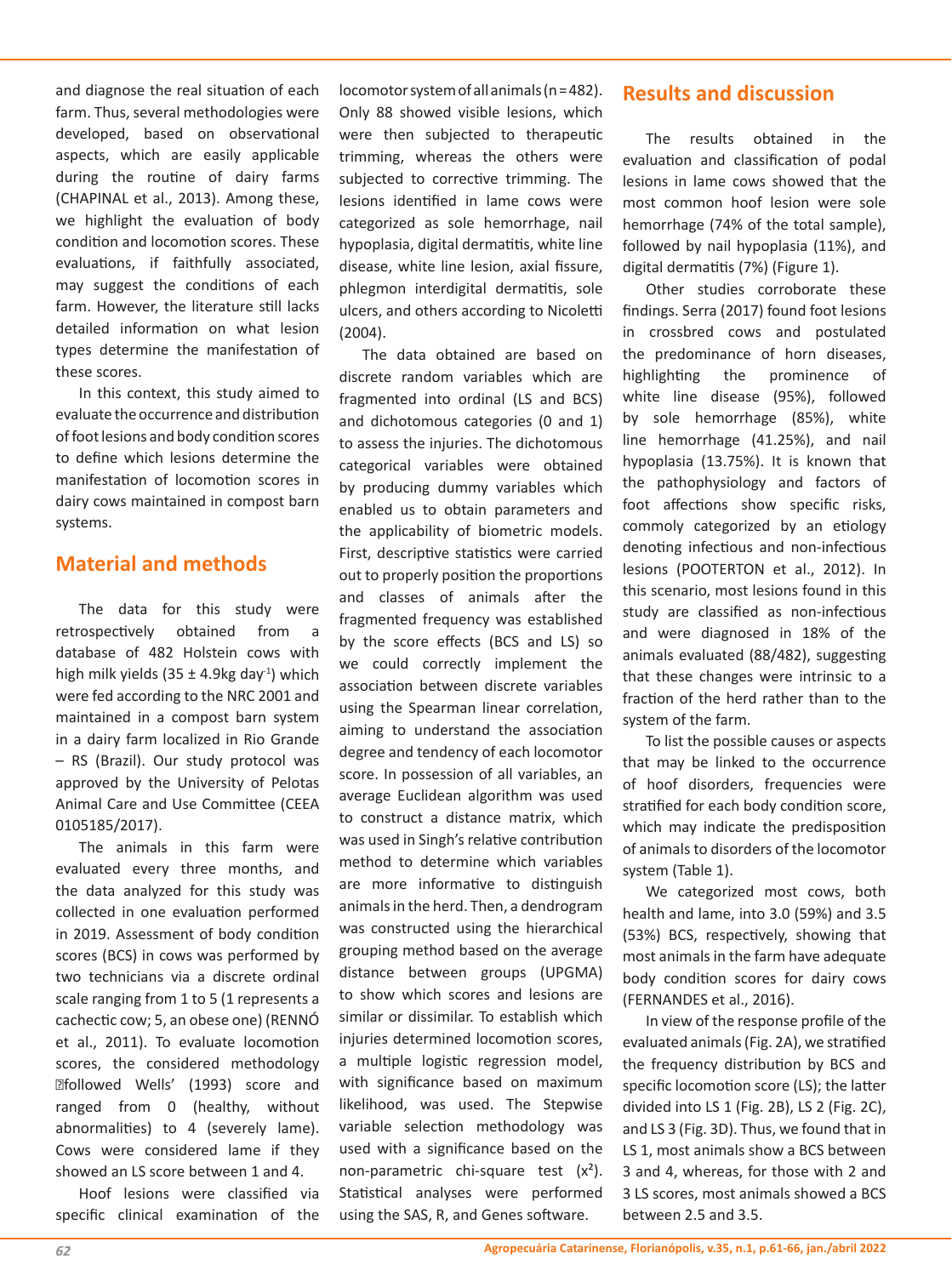

Figure 1. Occurrence (%) of hoof lesions in lame cows. Source: The authors *Figura 1. Ocorrência (%) de lesões podais em vacas claudicantes. Fonte: autoria própria*

Table 1. Frequency (%) of healthy and lame dairy cows in a compost barn system, stratified for the effects of the body condition score

*Tabela 1. Frequência (%) de vacas saudáveis e claudicantes em sistema* compost barn *estratificada para os efeitos do escore de condição corporal*

|                  | Body condition score |                              |              |     |                                 |     |      |
|------------------|----------------------|------------------------------|--------------|-----|---------------------------------|-----|------|
| Group            |                      | 2.5                          | $\mathbf{3}$ | 3.5 |                                 | 4.5 |      |
| Healthy cows (%) |                      | 0.71 12.85 35.72 27.85 15.71 |              |     |                                 | 4.3 | 2.86 |
| Lame cows (%)    |                      |                              |              |     | 1.8 23.49 22.89 25.6 12.35 8.45 |     | 5.42 |

The literature shows that nutritional condition reflects the health of animals. Therefore, cows with lower body condition scores are more vulnerable to metabolic and orthopedic disorders (BUCKLEY et al., 2003). Studies aiming to evaluate possible nutritional interferences in the dynamics of locomotion in dairy cows have shown possible causes for this relation. According to Barbosa et al. (2018), who evaluated the relation between body condition and locomotion scores in dairy cows in a semi-extensive system, the assigned scores showed an inverse relation. Bicalho et al. (2009) reported a direct relation between body condition scores and the thickness of the digital cushion (since this structure can dampen concussions of the digit to the ground), stating that the higher the BCS, the greater the damping and the lower the chances of claudication.

The importance of these characteristics allowed us to identify which aspects can help differentiate the animals of the herd, based on all score aspects and injuries intrinsic to the study scenario (Table 2). Note that locomotion and body condition scores show a low relative contribution toward this aim. This indicated a low variability throughout the herd. However, we could detect possible foot lesions with a greater contribution to the total variation of the lesions in the herd. In this context, nail hypoplasia (6%); nail hypoplasia, sole hemorrhage, and

phlegmon (6%); and nail hypoplasia, axial fissure, and sole ulcers (6%) were the most polymorphic illnesses in the herd, i.e., they are the most important to distinguish lame from healthy cows.

These results, which aim to evaluate the importance of these characters and their contribution to the lesions found, corroborate Häggman & Juga (2013), who evaluated the genetic correlation between horn disorders and conformation characters, and obtained low heritability estimates. Therefore, the importance of monitoring and evaluating the occurrence of these diseases in farms is evident since a wide range of factors and effects are involved in the health of the locomotor system (VAN DER WAAIJ, 2005).

Our dendrogram expresses the similarity and dissimilarity of the lesions identified in the 482 dairy cows evaluated (Fig. 3). In this context, we observed a similar profile comprising nail hypoplasia; nail hypoplasia, axial fissure, and ulcers; nail hypoplasia, hemorrhage sole, and phlegmon; sole hemorrhage, nail hypoplasia, and others; sole hemorrhage, digital dermatitis, and interdigital dermatitis; and white line lesion and digital dermatitis. The studied lesions show a high dissimilarity between BCS and LS estimates. We obtained a great stratification among the animals showing sole hemorrhage; sole hemorrhage and digital dermatitis; and digital dermatitis. We considered these lesions as the most variable in the studied herd. Among horn disorders, these are usually associated with primary causes, such as mechanical trauma (ALGERS, 2009).

Linear correlations indicate that an LS 0 is inversely associated with sole hemorrhage lesions ( $r = -0.19$ <sup>\*</sup>), and sole hemorrhage and digital dermatitis  $(r = -0.26^*)$ . In constrast, cows with an LS 1 are inversely related to sole hemorrhage and digital dermatitis (r = 0.14\*). Under these conditions, it is evident that the occurrence of sole hemorrhage and digital dermatitis was insufficient to determine locomotion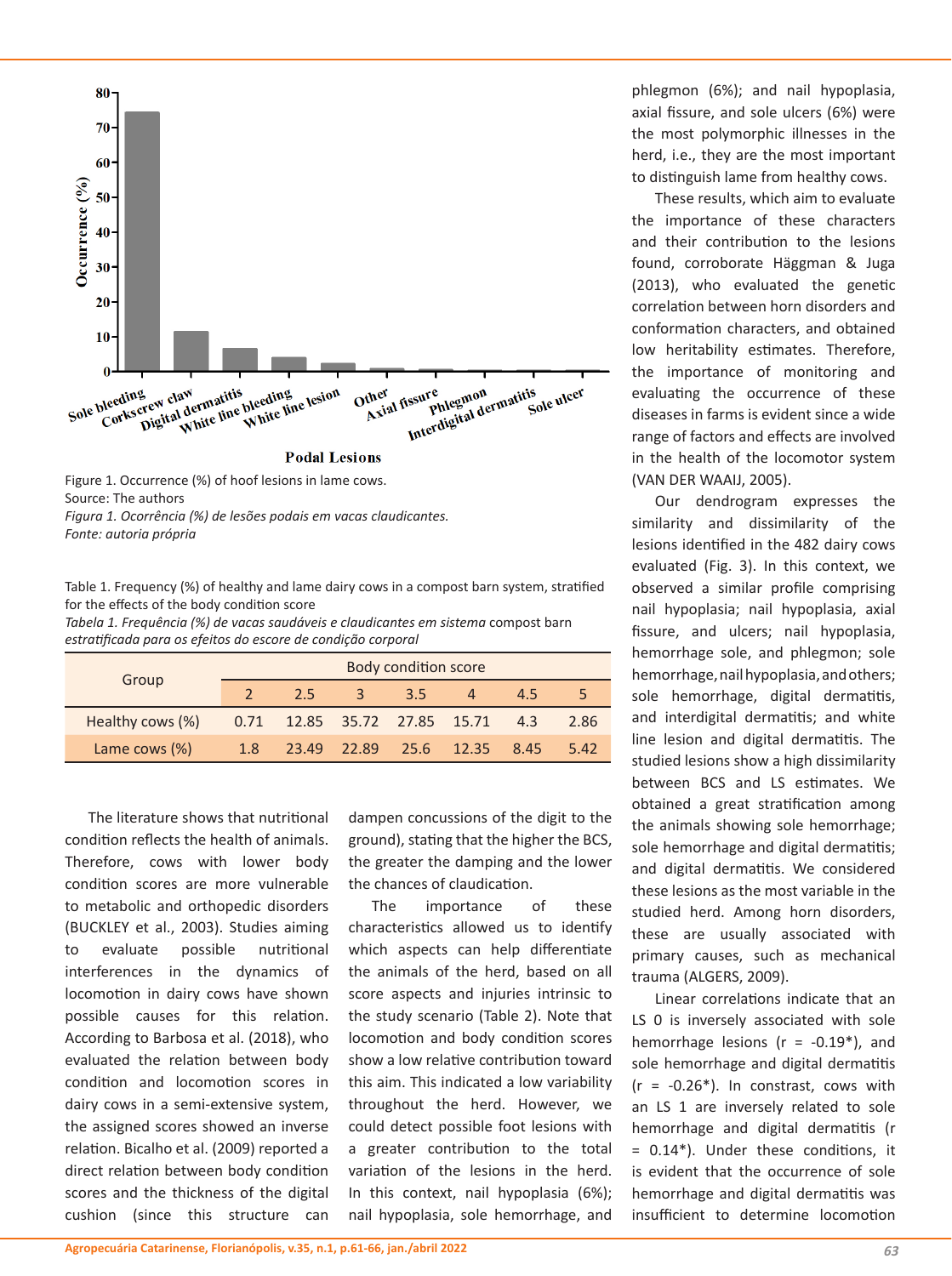

Figure 2. A - Response profile of animals evaluated for locomotion score; B - Frequency distribution of body condition scores specific to lame cows with a locomotion score 1; C - Frequency distribution of body condition score specific to lame cows with a locomotion score 2; D - Frequency distribution of body condition score specific to lame cows with a locomotion score 3.

Source: The authors

*Figura 2. A - Perfil de resposta dos animais avaliados para escore de locomoção; B - Distribuição de frequência de escore de condição corporal específica de vacas com escore de locomoção 1; C - Distribuição de frequência de escore de condição corporal específica de vacas com escore de locomoção 2; D – Distribuição de frequência de escore de condição corporal específica de vacas com escore de locomoção 3. Fonte: autoria própria*

conditions regardless of the score attributed to the animal.

The information obtained was subjected to an Euclidean algorithm to obtain genetic distances. It suggested a high cophenetic correlation between observed and estimated fractions (ccc = 0.96), which indicates the reliability and adjustment of the multivariate model used. Moreover, we obtained a low matrix distortion percentage (3.86%) and minimal evidence of a matrix stress index of distances (19.66%).

To identify which possible lesions determine locomotion scores, we used a multiple logistic regression model, jointly selecting independent determinants variables. First, locomotion scores (Y1 = 0, Y2 = 1, Y3  $= 2$ , Y4 = 3, and Y5 = 4) were assigned as a dependent character. We found an accumulated frequency of 140, 211, 122, 7, and 2 for each dependent class, respectively. Global tests were use to test the significance of the multiple model (Table 3). These were based on the maximum likelihood rate and score and Wald tests, all of which are significant by the chi-square test  $(x^2)$ , establishing that the intercepts (Y1, Y2, Y3, Y4) are probabilistically reliable.

Estimating the model parameters



Figure 3. Dendrogram of hoof lesion profiles evidenced together. (SB – sole hemorrhage; WL – White line disease; DD – digital dermatitis; ID – interdigital dermatitis; LS – locomotion score; BCS – body condition score).

#### Source: The authors

*Figura 3. Dendrograma do perfil de lesões podais evidenciadas conjuntamente. (SB – hemorragia de sola; WL – linha branca; DD – dermatite digital; ID – dermatite interdigital; LS – escore de locomoção; BCS – escore de condição corporal). Fonte: autoria própria*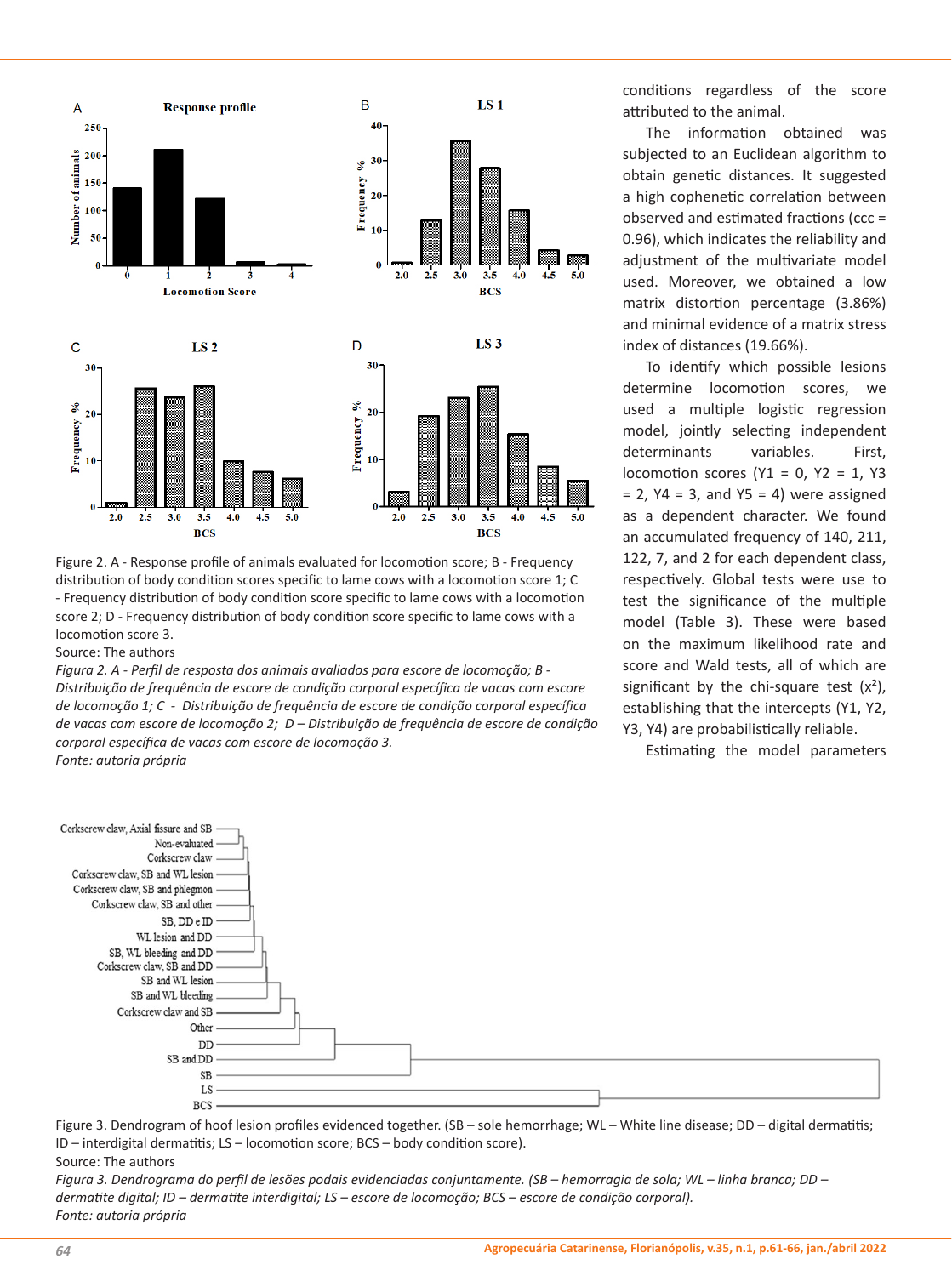Table 2. Singh's relative contribution method responsible for defining characters and evaluating which characters contribute to the total variation of the animals in the dairy herd

*Tabela 2. Método da contribuição relativa de Singh responsável pela definição e quais caracteres são mais contribuintes para a variação total dos animais no rebanho leiteiro*

| Variable                                                         | S.j.  | Contribution % |
|------------------------------------------------------------------|-------|----------------|
| Locomotion score                                                 | 19.59 | 4.75           |
| <b>Body condition score</b>                                      | 22.77 | 5.52           |
| Digital dermatitis                                               | 20.54 | 4.98           |
| Sole hemorrhage                                                  | 14.03 | 3.40           |
| Nail hypoplasia                                                  | 23.15 | 5.62           |
| Other                                                            | 20.55 | 4.98           |
| Sole hemorrhage and digital dermatitis                           | 18.69 | 4.53           |
| Sole hemorrhage and white line hemorrhage                        | 22.25 | 5.40           |
| Sole hemorrhage and white line lesion                            | 22.21 | 5.40           |
| Sole hemorrhage, digital dermatitis, and interdigital dermatitis | 23.04 | 5.59           |
| Sole hemorrhage, white line hemorrhage, and digital dermatitis   | 22.87 | 5.55           |
| Sole hemorrhage, nail hypoplasia, and other                      | 22.98 | 5.57           |
| White line lesion and digital dermatitis                         | 22.79 | 5.53           |
| Nail hypoplasia and sole hemorrhage                              | 21.47 | 5.21           |
| Nail hypoplasia, sole hemorrhage, and digital dermatitis         | 22.37 | 5.42           |
| Nail hypoplasia, sole hemorrhage, and phlegmon                   | 23.01 | 5.58           |
| Nail hypoplasia, axial fissure, and sole hemorrhage              | 23.13 | 5.61           |
| Nail hypoplasia, sole hemorrhage, and white line disease         | 22.98 | 5.57           |
| Non-evaluated                                                    | 23.55 | 5.71           |

\*S.j: variance attributed to the effects of the variable relative to contribution (%).

# Table 3. Global hypothesis tests for the probabilistic multiple regression model

*Tabela 3. Teste global de hipóteses para o modelo de regressão múltipla probabilística*

| <b>Tests</b>           | Chi-square $(x^2)$ | Probability |
|------------------------|--------------------|-------------|
| Likelihood ratio (LRT) | 32.89              | $< 0.0001*$ |
| Score                  | 23.66              | $0.0003*$   |
| Wald                   | 34.74              | $< 0.0001*$ |

\*significant probability of 5%.

### Table 4. Analysis of maximum likelihood estimates

*Tabela 4. Análise das estimativas de máxima verossimilhança*

| Parameter                                   | Estimate | Standard<br>error | Wald Chi-<br>square | Punctual<br>effect | 95% Wald test |      | P     |
|---------------------------------------------|----------|-------------------|---------------------|--------------------|---------------|------|-------|
| Sole hemorrhage                             | 0.53     | 0.3034            | 3.0748              | 1.702              | 0.939         | 3.09 | 0.007 |
| Other                                       | $-3.54$  | 0.8692            | 16.5965             | 0.029              | 0.005         | 0.16 | 0.001 |
| Sole hemorrhage and digital dermatitis      | 1.63     | 0.6366            | 6.5756              | 5.117              | 1.469         | 17.8 | 0.001 |
| Sole hemorrhage, nail hypoplasia, and other | $-5.12$  | 1.9128            | 7.167               | 0.006              | < 0.001       | 0.25 | 0.007 |
| Sole hemorrhage and nail hypoplasia         | $-1.57$  | 0.8837            | 3.1757              | 0.207              | 0.037         |      | 0.07  |